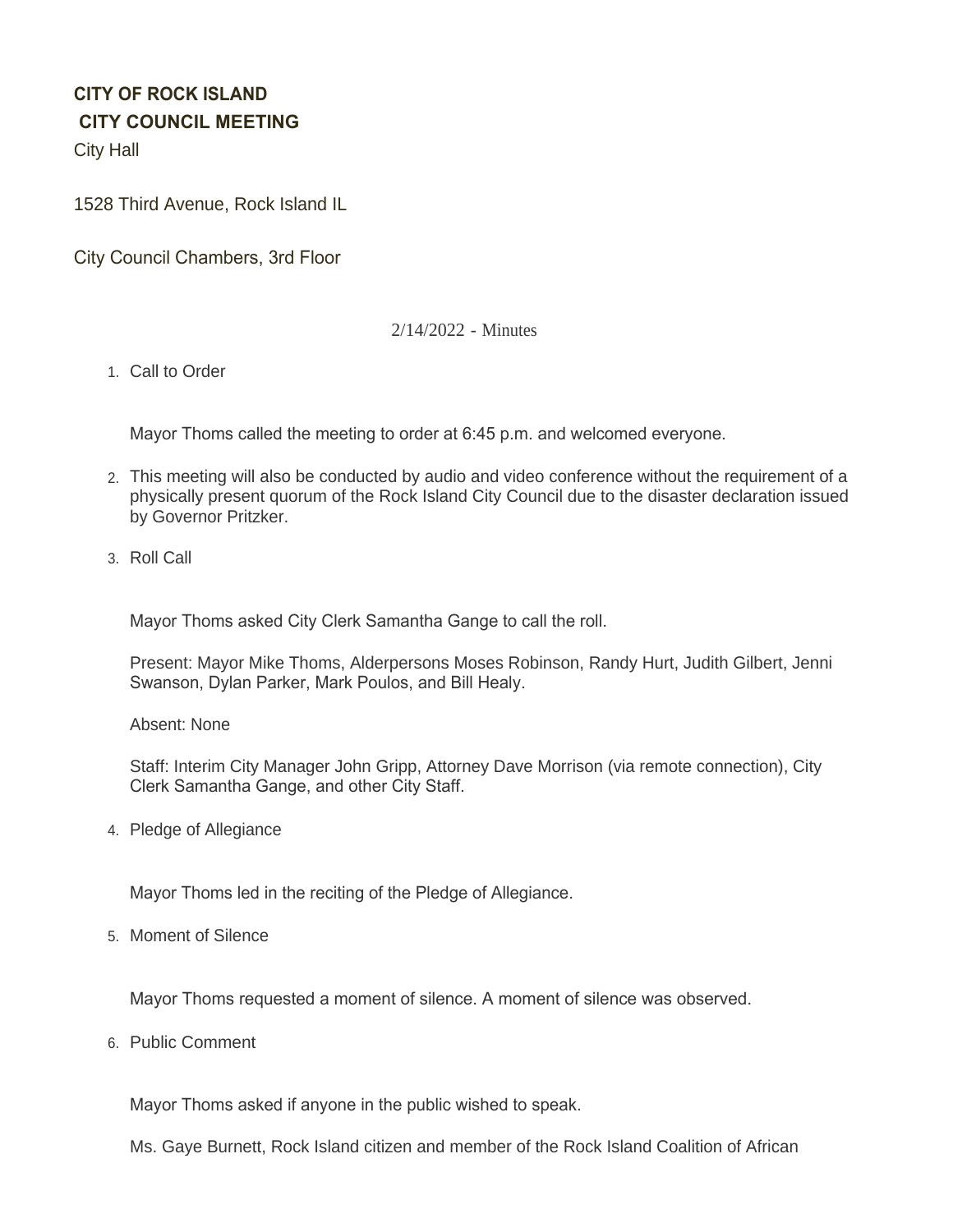Ms. Gaye Burnett, Rock Island citizen and member of the Rock Island Coalition of African American Stakeholders, came to the podium to address Council. Ms. Burnett read a statement: The Coalition is insisting that the City return the African American Civil Rights grant to the federal government for several reasons. First, this is more than a marker on a tourism trail; it is the story of our lives, the stories of our ancestors' past, and the stories of our children's futures. We feel that the City has acted with total disrespect for the Black community. The statement that no one knew who to contact in the Black community we consider disingenuous. The executive director of the MLK Center is an African American man, a City employee, and a longterm member of the Rock Island community. When politically expedient, these same politicians can identify the key members of the Black community. While the list is not infinite, it's substantial enough to determine who to talk to if the true intent is to engage the African American community in Rock Island, and due to the importance that our history has to our lives and the lives of our future generations, we know that it is not too much to demand that skillful historians, archivists, and ethnomusicologists document and preserve the memories and experiences. It is also important that they capture the wisdom of our personal and first-hand accounts of pivotal events of our family's rich history and contributions to the City of Rock Island. We see it as our right to have the Black history of Rock Island properly documented by trained and credentialed African Americans that can be found in Rock Island. However, what's equally important is we also have community members that have been and are currently documenting and curating the local Black history of Rock Island. Yes, the Butterworth Center and Deere-Wiman House, German American Heritage Center & Museum, The Moline Preservation Society, the Putnam Museum and Science Center, The Richardson-Sloane Special Collections Center at the Main Davenport Library, the Rock Island Arsenal Museum, Rock Island County Historical Society, Rock Island Preservation Society, Rock Island Public Library, and the Saint Ambrose University Library, might be on this tourism trail; however, they provided the already documented history that they wanted to be included. Therefore, we insist that our history be gathered and told in a way that builds each generation of African Americans with pride from the knowledge of knowing that the past is their strength, a strong foundation for our future generations to stand. As for the current companies contracted for this grant, meeting members of our community with arrogance, condescension, rudeness, and disrespect speaks to the reasons we will not work with Pearson LLC and Media Link to document our history. So who do we entrust with this important endeavor, and who do we choose to see as being qualified to help us persevere our history, seek out the stories that shed light on our lives and heritage? We trust qualified and credentialed African American professionals that can be found in Rock Island, the Quad Cities, and the University of Iowa, which is a rich resource of highly trained and skilled Black professionals that can help respectfully document the stories of the Rock Island African American Community. In the words of Marc Morial, "There is no more powerful force than a people steeped in their history." She remarked that the Coalition has a vote of no confidence in Pearson, LLC and Media Link and do not feel that either company is qualified and the grant should be returned and started over with professionals from the community.

Mr. S. Edward Yancey Jr., a resident of Rock Island came to the podium to address Council. He asked Council to vote to return the grant.

Ms. Shellie Moore Guy, Rock Island citizen and member of the Rock Island Coalition of African American Stakeholders, came to the podium to address Council. She remarked the Coalition met twice with City officials, Charles Pearson from Pearson Consulting, and Natalie Linville-Mass with Media Link and discussed how the Coalition felt about not being made aware of the grant project and not being included. From these meetings, the Coalition was told that speaking to them was not an obligation and they were not qualified and that if Pearson Consulting and Media Link did not do this project, nobody else would be be able to. The Coalition also felt insulted that the City indicated they weren't sure who to contact. Ms. Moore Guy spoke about the historical marginalization of African Americans in the West End of Rock Island and noted the destruction of the 9th Avenue Business District, Franklin Junior High closing, and the red lining that occurred during the 1970's. The African American community feels they have been silenced and their voices not heard and they are a blighted community with vacant buildings and empty lots. She remarked that this grant is another example of the historical marginalization of African Americans in Rock Island. She asked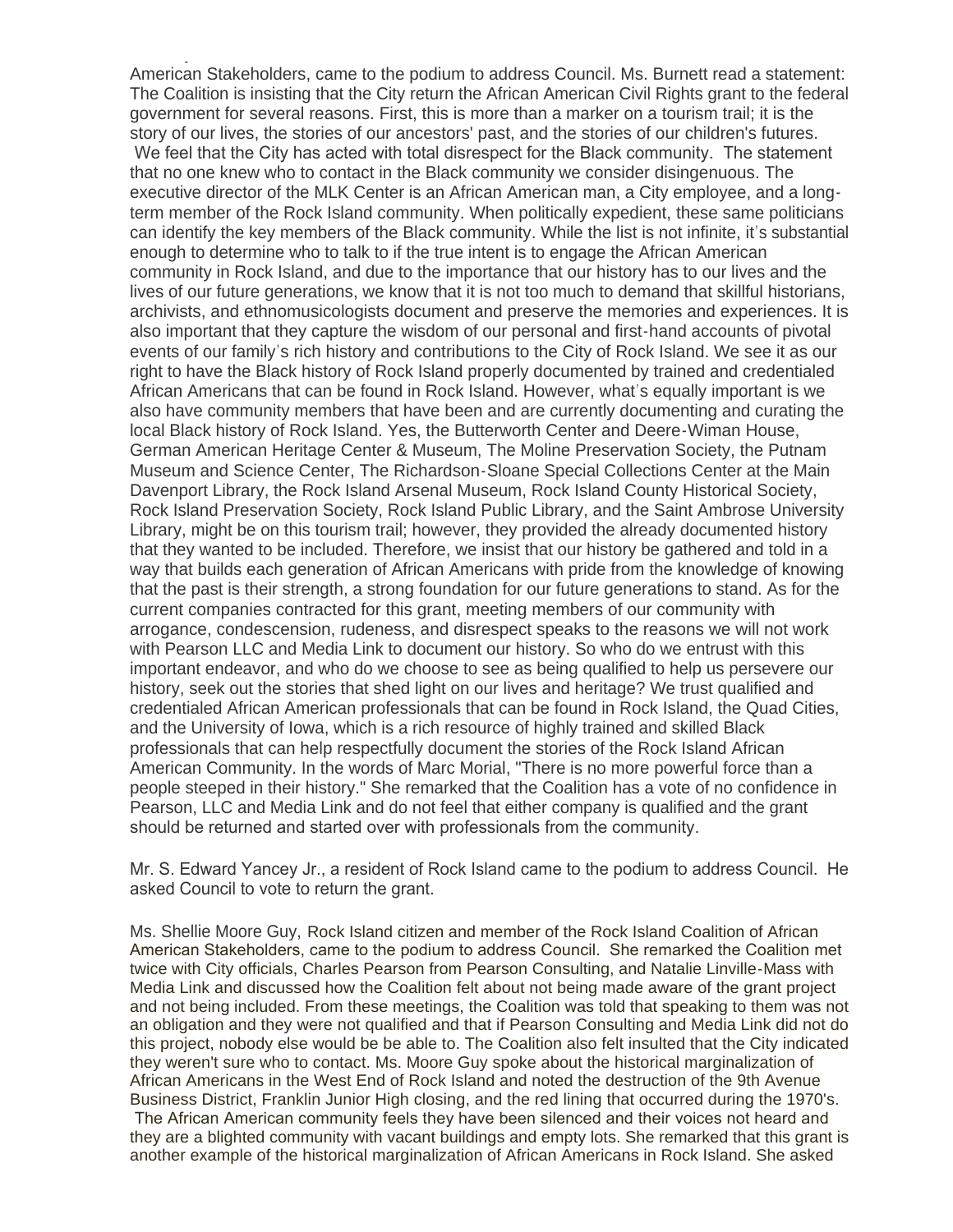another example of the historical marginalization of African Americans in Rock Island. She asked that the City Council vote to send the grant back to the National Park Service.

Ms. Carrie Jackson Baker, came to the podium to address Council about the African American grant. She remarked that when it comes to election time, it seems that City officials are able to find African Americans in the churches and other places, but when it comes to things like this grant, suddenly they are not able to reach African Americans in the community. She indicated she was concerned that the City went outside of Rock Island County to find someone to document their history. She indicated that the Black community will not be silenced and asked City Council to vote to send the grant back.

Mr. Thurgood Brooks, resident of Rock Island came to the podium to address Council. He remarked he has spoken to hundreds in the community and not one person of Color is an agreement with moving forward with the grant. Voting to send the grant back is a reasonable ask and the easiest vote Council members could make. He noted that it felt arrogant that nobody saw a need to discuss this grant with the Black community. He indicated that he will do everything possible to assure that anyone who votes yes for this grant will not be reelected.

Minutes from the January 24, 2022 Study Session and City Council Meeting. 7.

### MOTION:

Alderperson Parker moved to approve the minutes as printed; Alderperson Healy seconded.

VOTE:

Motion PASSED on a 7-0-0 roll call vote. Aye: Parker, Poulos, Healy, Robinson, Hurt, Gilbert, and Swanson. Nay: None. Absent: None.

Minutes from the January 24, 2022 Closed Session. 8.

# MOTION:

Alderperson Robinson moved to approve the Closed Session minutes; Alderperson Poulos seconded.

VOTE:

Motion PASSED on a 7-0-0 roll call vote. Aye: Parker, Poulos, Healy, Robinson, Hurt, Gilbert, and Swanson. Nay: None. Absent: None.

Update Rock Island 9.

**Holiday Garbage and Recycling Collection –** will be on the normal collection schedule during the week of the President's Day Holiday. City of Rock Island offices will be open on President's Day, Monday, February 21, 2022 with the exception of the Rock Island Public Library, which will be closed so that staff may attend annual training.

**Rock Island Public Library to host Dr. Jane Simonsen, Professor of History at Augustana College for a free lecture on Standing on (Her) Ground: Native American Women & Land Claims in Eastern Iowa** - on February 17, 2022 at 5:00 p.m. at the downtown Rock Island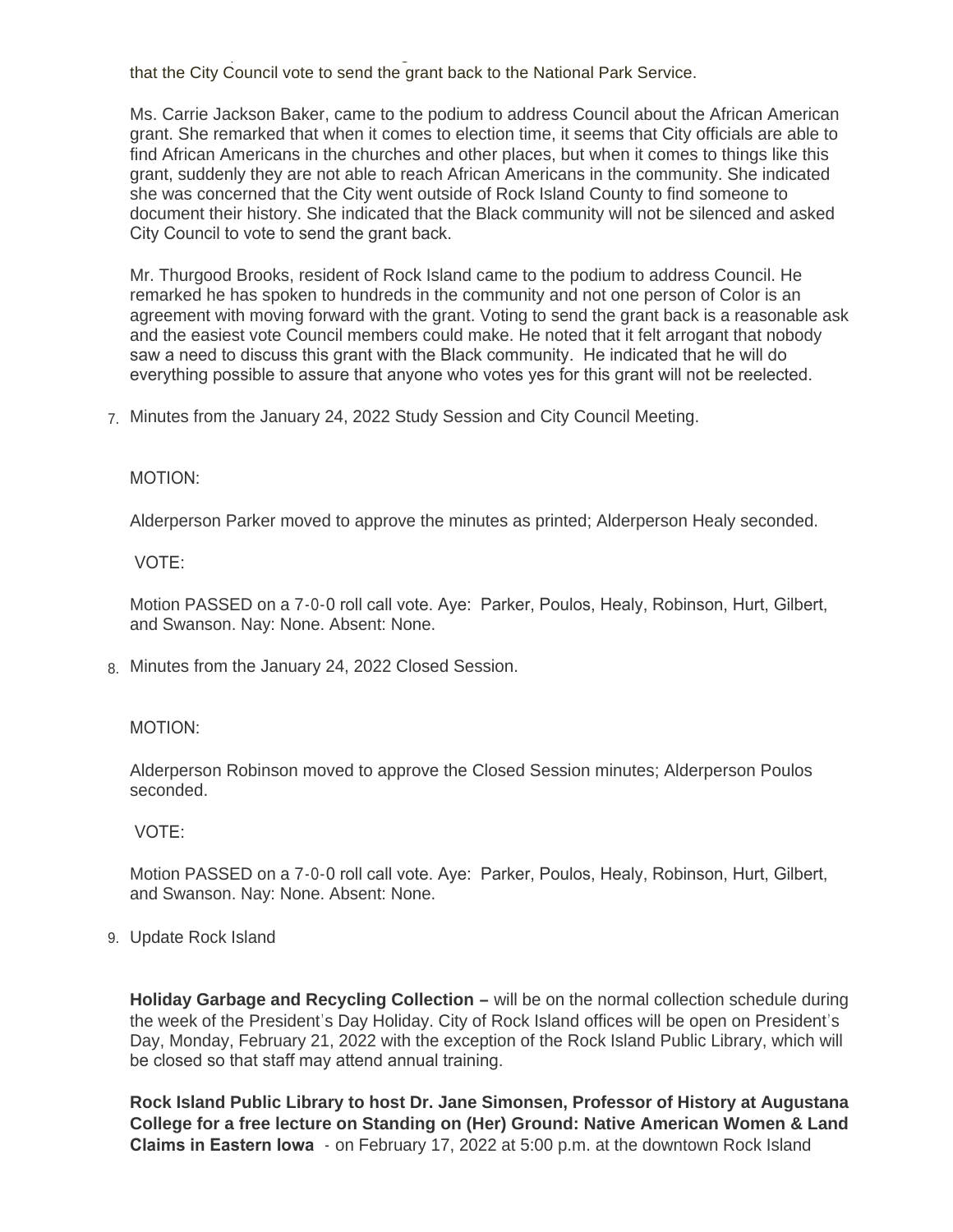Library. Dr. Simonsen will share the stories of Native American women who sought legal claim to their land.

# **Martin Luther King, Jr. Community Center Events and Happenings**

1. **Free, drop-in PCR COVID testing** is available at the Martin Luther King Center on Mondays and Wednesdays from 9am-3pm, and on Thursdays from 9am-5pm. All are welcome.

2. **The MLK Center is hosting United Way's VITA tax preparation assistance program through April 9th for qualifying individuals and families**. No appointments are needed, but lines form quickly so it's best to come early. Tuesdays, Wednesdays and Thursdays from 5-8pm, and Saturdays from 9am-noon.

3. **The MLK Center is hosting the Putnam Museum's traveling exhibits on the history of civil rights in the Quad Cities.** This exhibit will be on display in the MLK Center's lobby during regular hours of operation through the end of February.

# **QCCA Expo Center Events**

1. **QCCA Outdoor show –** This four-day event starts Thursday, February 17, 2022 through Sunday, February 20, 2022 and features a variety of resources for anyone interested in the great outdoors. A large number of hunting, fishing, and boating vendors will be on hand as well as representatives from charters, resorts, government agencies and conservation clubs. Tommy Skarlis, known as one of the most inspiring and dynamic outdoor professionals on the planet, will be this year's featured presenter and will provide multiple seminars on fishing secrets and tactics. A kid's camp area will also be available with an archery range, trout fishing pond, minnow races and more. 2. **RV & Camping Show –** will be held Friday February 25, 2022 – Sunday February 27, 2022 and will feature an enormous indoor showroom for the latest models of

motorhomes, trailers, toy haulers,  $5<sup>th</sup>$  wheels and other recreational vehicles. For ticket information for either of these events, visit [WWW.QCCAEXPOCENTER.COM](http://www.qccaexpocenter.com/).

Mayor Thoms will close the regular meeting and open a Public Hearing on a request from Khalid 10. Grewal, Essentials Plus for a waiver of the signature requirement to secure a Liquor License at 3015 18th Avenue.

Mayor Thoms closed the regular meeting and opened the Public Hearing. He asked if anyone in the audience or virtually wished to speak for or against the request. No residents volunteered to speak.

Noah Burkhart with Essentials Plus addressed Council. Essentials Plus is asking City Council to waive the signature requirement for a liquor license. They attempted to reach all the businesses and houses required on the list provided by the City and were unable to reach several after three or four attempts. He noted the signatures they did obtain were favorable. The main focus of Essentials Plus is a high-end tobacco and smoke vaporizing shop, however, they will also carry a small section of specialty beverages that are unique to Illinois.

Alderperson Swanson asked Mr. Burkhart to elaborate on the amount of liquor they will be carrying. Mr. Burkhart responded a few cooler doors of specialty liquor. He noted they will not carry hard liquor or cheap bottles as the focus will be on specialty mixed drinks as well as beverages from local breweries. The store will be primarily a high-end vape store. Alderperson Swanson commented that there are several vape shops in a two-block radius. Mr. Burkhart noted they are trying to differentiate themselves from the other vape stores with high-end vape items that are safer and are FDA approved. It was noted that the legal age for purchasing vape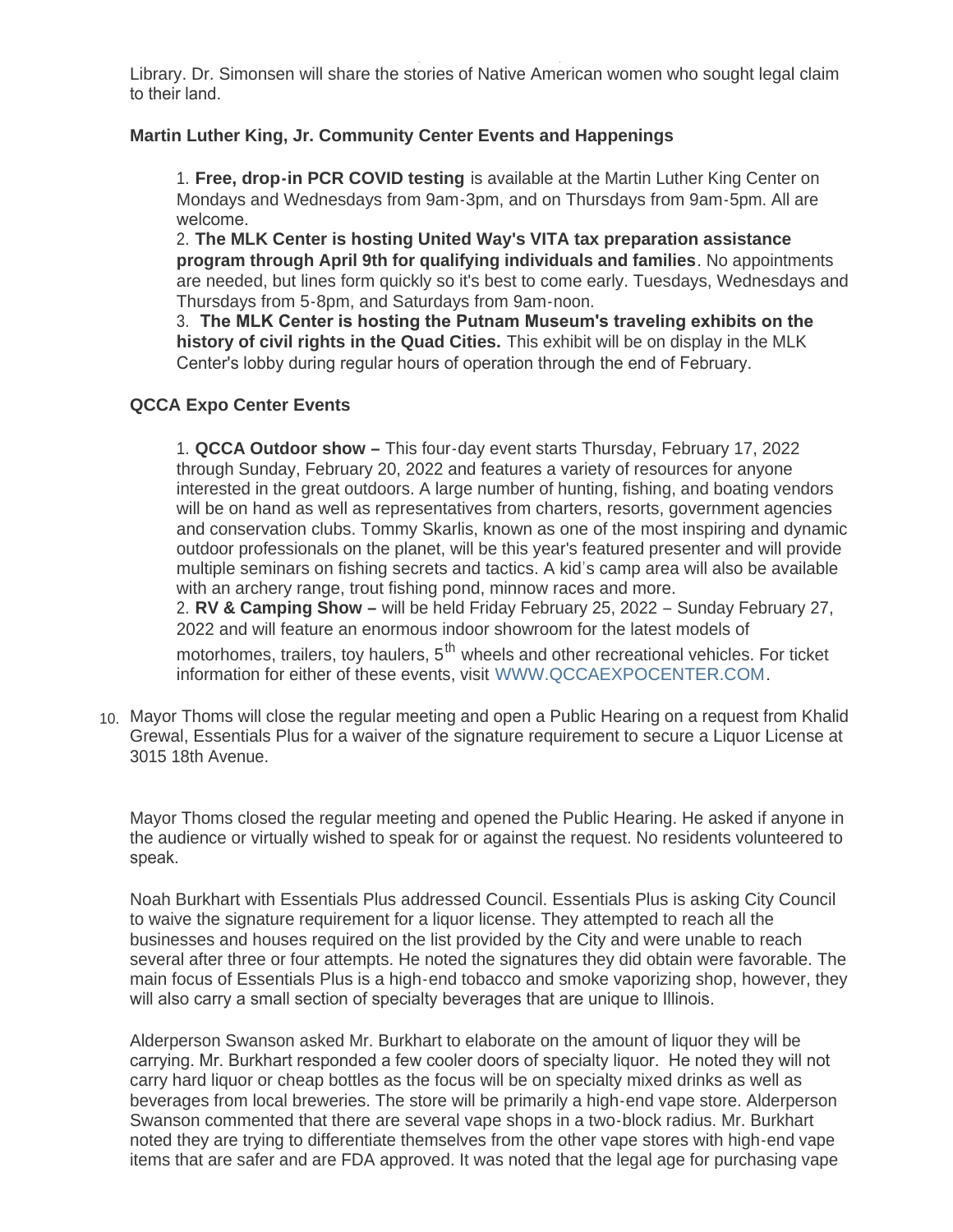items that are safer and are FDA approved. It was noted that the legal age for purchasing vape items is 21.

Alderperson Parker asked if there will be on-site consumption of vape products. Mr. Burkhart responded no.

Alderperson Hurt asked if the liquor would be packaged in certain amounts or solo containers. Mr. Burkhart responded they will have different varieties of four packs and six packs and the highest quantity would be a twelve pack. He noted single items would be very limited if sold at all.

Alderperson Hurt remarked the list of properties they were required to obtain does not provide details as to whether it is a business or residential property. Mayor Thoms responded the Community & Economic Development department provides the liquor license applicant with a list of addresses that are required for signatures and the list does not detail whether it is a business or residence. The City Clerk mails out letters to all of the addresses provided notifying the property owners of the public hearing two weeks in advance.

Alderman Parker indicated the precedence is that City Council typically approves these waivers. He asked if Essentials Plus had other locations. Mr. Burkhart responded they currently do not have other locations as this is a new concept, but the company does own cell phone stores.

Mayor Thoms closed the Public Hearing, reopened the regular meeting, and entertained a motion.

#### MOTION:

Alderperson Poulos moved to not recommend to the Mayor/Liquor Commissioner to waive the signatures; Alderperson Hurt seconded.

Alderperson Poulos noted his concerns with the policy and that a public school is within three blocks of the proposed liquor and vape shop location.

Alderperson Robinson remarked it isn't fair to the business owners that they are attempting to get the signatures and nobody is responding. He noted several of the owners on the list of required signatures are not even located in Rock Island.

Alderperson Parker remarked that if this is a policy discussion about vape shops that should be the discussion not whether the business owner should be given the waiver as the Council has always granted this waiver to other businesses.

Alderperson Swanson asked if the City has a limit on the number of vape shops. Mayor Thoms responded the City does not have a limit. He noted with regards to the liquor license, there isn't a specific license for high-end liquor and in theory they could sell any type of liquor.

City Attorney Dave Morrison remarked according to the ordinance, the waiver of signatures is a recommendation from City Council to the Mayor/Liquor Commissioner and that the Mayor/Liquor Commissioner will take the matter under advisement and make a decision whether or not to grant the liquor license within 30 days.

Alderman Healy asked if Essentials Plus would proceed with the vape shop without having the liquor license. Mr. Burkhart indicated he wasn't sure and would need to consult with others in the company.

VOTE: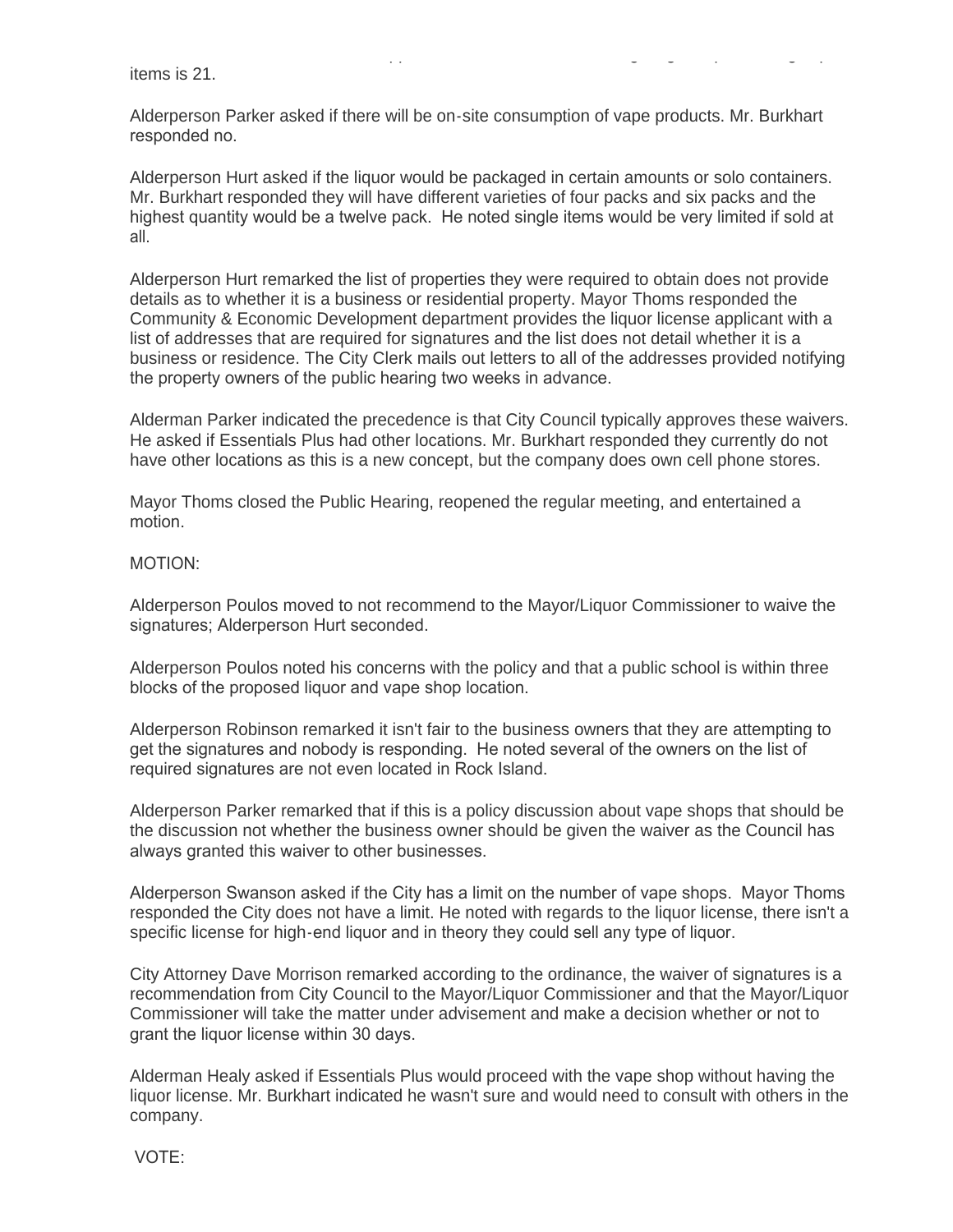Motion PASSED on a 5-2-0 roll call vote. Aye: Poulos, Healy, Hurt, Gilbert, and Swanson. Nay: Parker and Robinson. Absent: None.

11. Special Ordinance regarding installation of a 3-way stop sign at the intersection on 41st Streets at its intersection with 20th Avenue and 22nd Avenue. (Second Reading)

MOTION:

Alderperson Healy moved to pass the ordinance; Alderperson Parker seconded.

VOTE:

Motion PASSED on a 7-0-0 roll call vote. Aye: Parker, Poulos, Healy, Robinson, Hurt, Gilbert, and Swanson. Nay: None. Absent: None.

12. Special Ordinance requesting removal of a handicapped parking space located at 2203 16th Street. (Second Reading)

MOTION:

Alderperson Parker moved to pass the ordinance; Alderperson Robinson seconded.

VOTE:

Motion PASSED on a 7-0-0 roll call vote. Aye: Parker, Poulos, Healy, Robinson, Hurt, Gilbert, and Swanson. Nay: None. Absent: None.

# Claims 13.

- a. Report from the Human Resources Department regarding payment in the amount of \$16,295.74 to David G. Morrison, City Attorney, for services rendered during the month of January, 2022.
- b. Report from the Public Works Department regarding payment #1, #2, and Final in the amount of \$119,320.74 to Precision Pavement Markings, Inc. of Pingree Grove, IL for the 2021 Pavement Marking Program, Project 2749.
- c. Report from the Public Works Department regarding payment #3, #4, and #5 in the amount of \$161,337.05 to Greenspace Associates of Davenport, IA for the 2021/2022 Sod Replacement Program, Project 2141.

# MOTION:

Alderperson Robinson moved to approve claim items a through c; Alderperson Parker seconded.

VOTE: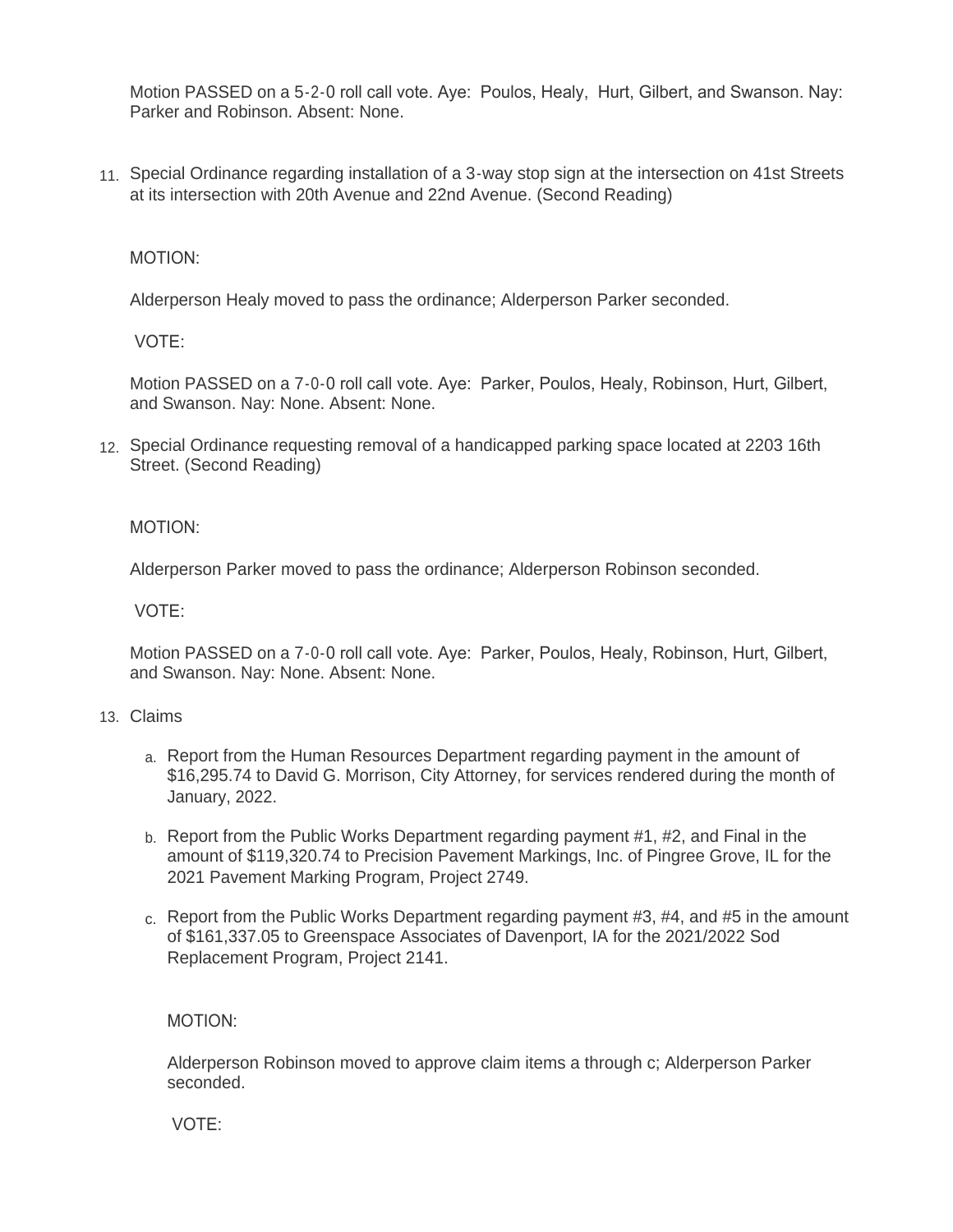Motion PASSED on a 7-0-0 roll call vote. Aye: Parker, Poulos, Healy, Robinson, Hurt, Gilbert, and Swanson. Nay: None. Absent: None.

- d. Report from the Public Works Department regarding payment in the amount of \$66,252.33 to McClintock Trucking & Excavating, Inc., of Silvis, IL for the Water Service and Sanitary Lateral Repair Program, Project Numbers 2526 and 2564.
- e. Report from the Public Works Department regarding #4 and Final payment in the amount of \$230,733.60 to Langman Construction, Inc. of Rock Island, IL for the Blackhawk Hills Drive and River Heights Reconstruction Project 2815.
- f. Report from the Public Works Department regarding payment in the amount of \$17,738.42 to Valley Construction Co. of Rock Island, IL for an emergency water main repair on 3rd Avenue and 19th Street.

### MOTION:

Alderperson Healy moved to approve claim items d through f; Alderperson Swanson seconded.

Alderperson Parker recused himself from the vote due to the nature of his employment.

VOTE:

Motion PASSED on a 7-0-0 roll call vote. Aye: Parker, Poulos, Healy, Robinson, Hurt, Gilbert, and Swanson. Nay: None. Absent: None.

Claims for the week of January 14, 2022 through January 20, 2022 in the amount of 14. \$441,052.06; week of January 21, 2022 through January 27, 2022 in the amount of \$739,414.45; the week of January 28, 2022 through February 3, 2022 in the amount of \$1,161,049.33; and payroll for the weeks of January 10, 2022 through January 28, 2022 in the amount of \$1,548,716.63.

# MOTION:

Alderperson Hurt moved to allow the claims and payroll; Alderperson Poulos seconded.

VOTE:

Motion PASSED on a 7-0-0 roll call vote. Aye: Parker, Poulos, Healy, Robinson, Hurt, Gilbert, and Swanson. Nay: None. Absent: None.

15. Report from the Public Works Department regarding bids for the purchase of 160,000 paper yard waste bags for the 2022 Leaf Pickup Program, recommending that all bids be rejected and the order be placed through Grainger, Inc. of Lake Forest, IL in the amount of \$79,040.00.

#### MOTION:

Alderperson Robinson moved to approve the purchase as recommended; Alderperson Healy seconded.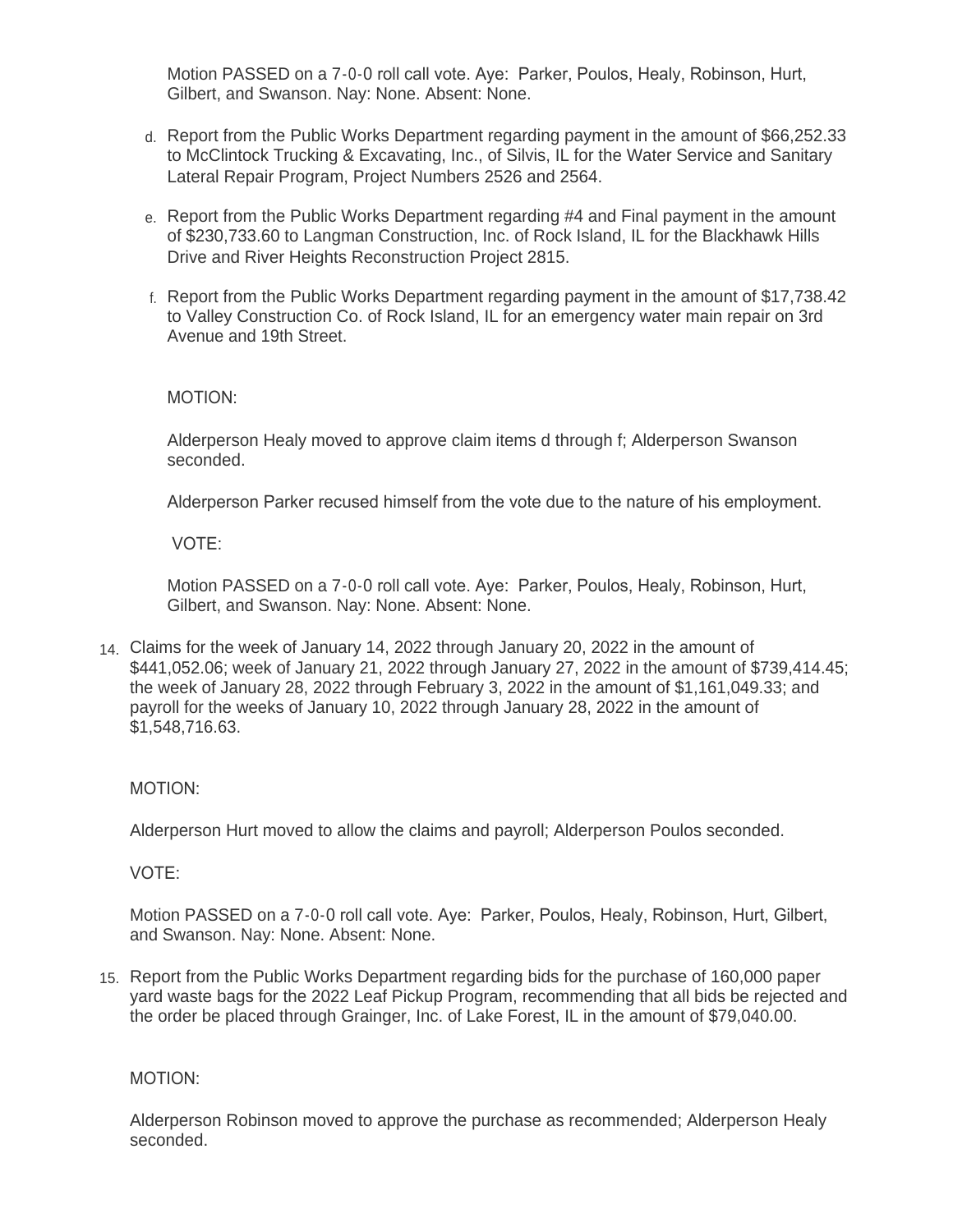# VOTE:

Motion PASSED on a 7-0-0 roll call vote. Aye: Parker, Poulos, Healy, Robinson, Hurt, Gilbert, and Swanson. Nay: None. Absent: None.

16. Report from the Public Works Department recommending a contract be awarded to CDM Smith, Inc. of Chicago, IL in the amount of \$175,985.00 for maintenance repairs on the storage domes at the Water Treatment Plant.

### MOTION:

Alderperson Parker moved to approve the contract and authorize the Interim City Manager to execute the documents; Alderperson Swanson seconded.

### VOTE:

Motion PASSED on a 7-0-0 roll call vote. Aye: Parker, Poulos, Healy, Robinson, Hurt, Gilbert, and Swanson. Nay: None. Absent: None.

17. Report from the Human Resources Department regarding a one-year contract extension for labor counsel legal services with Pappas and O'Connor of Rock Island, IL.

#### MOTION:

Alderperson Swanson moved to approve the one-year contract extension and authorize the Interim City Manager to execute the contract; Alderperson Poulos seconded.

#### VOTE:

Motion PASSED on a 7-0-0 roll call vote. Aye: Parker, Poulos, Healy, Robinson, Hurt, Gilbert, and Swanson. Nay: None. Absent: None.

18. Report from the Public Works Department regarding an amendment to the Motor Fuel Tax Resolution with the Illinois Department of Transportation appropriating \$794,127.30 of Motor Fuel Tax funds for street maintenance in 2021.

#### MOTION:

Alderperson Gilbert moved to adopt the resolution as recommended; Alderperson Swanson seconded.

#### VOTE:

Motion PASSED on a 7-0-0 roll call vote. Aye: Parker, Poulos, Healy, Robinson, Hurt, Gilbert, and Swanson. Nay: None. Absent: None.

19. Report from the Public Works Department regarding items be declared as surplus and that permission be given to dispose of the surplus item in a manner that will be advantageous to the City.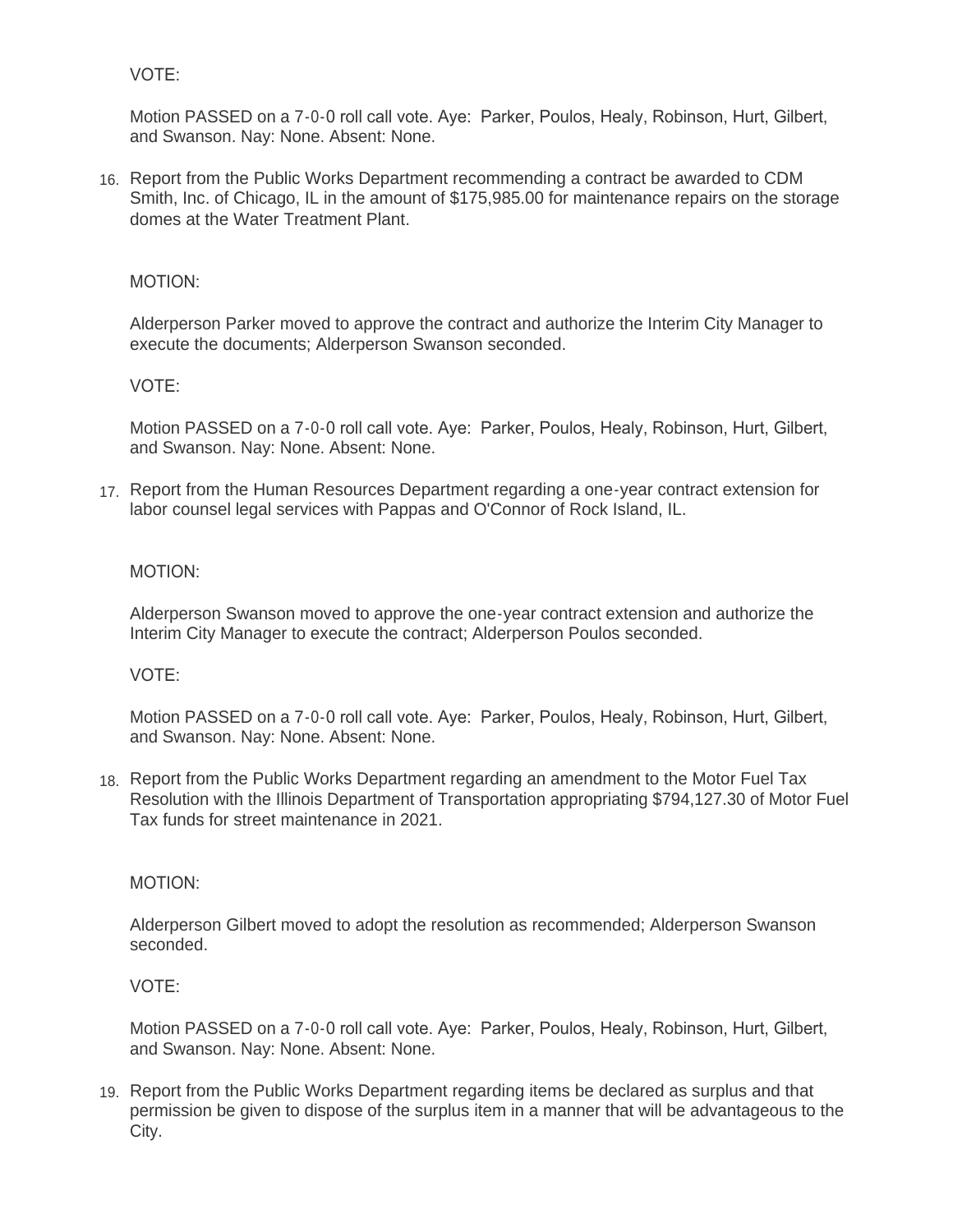### MOTION:

Alderperson Poulos moved to approve the request as recommended; Alderperson Robinson seconded.

#### VOTE:

Motion PASSED on a 7-0-0 roll call vote. Aye: Parker, Poulos, Healy, Robinson, Hurt, Gilbert, and Swanson. Nay: None. Absent: None.

Report from the Community & Economic Development Department regarding a request to 20. declare the Blackhawk Statue at Watchtower Plaza surplus property, and that it be donated to Blackhawk Bank & Trust.

#### MOTION:

Alderperson Hurt moved to approve the request as recommended with the requirement that Blackhawk Bank & Trust install a plaque acknowledging the City of Rock Island's donation; Alderperson Poulos seconded.

Alderperson Parker asked if this needed to be reviewed by the Preservation Commission. Mr. Miles Brainard, Community & Economic Development Director responded that it was not reviewed by the Commission as it is not a locally designated landmark.

#### VOTE:

Motion PASSED on a 7-0-0 roll call vote. Aye: Parker, Poulos, Healy, Robinson, Hurt, Gilbert, and Swanson. Nay: None. Absent: None.

21. Report from the Finance Department regarding a budget adjustment for the Community and Economic Development Department to increase revenues and expenditures by \$127,878.03 in the Community/Economic Development Fund (207) for the Homestead Rehabilitation Program.

#### MOTION:

Alderperson Parker moved to approve the budget adjustment; Alderperson Swanson seconded.

VOTE:

Motion PASSED on a 7-0-0 roll call vote. Aye: Poulos, Healy, Robinson, Hurt, Gilbert, and Swanson. Nay: None. Absent: None.

22. Report from the Finance Department regarding a budget adjustment for the Community and Economic Development Department in the amount of \$422,436.12 related to HUD CDBG Funds.

#### MOTION:

Alderperson Swanson moved to approve the request as recommended; Alderperson Healy seconded.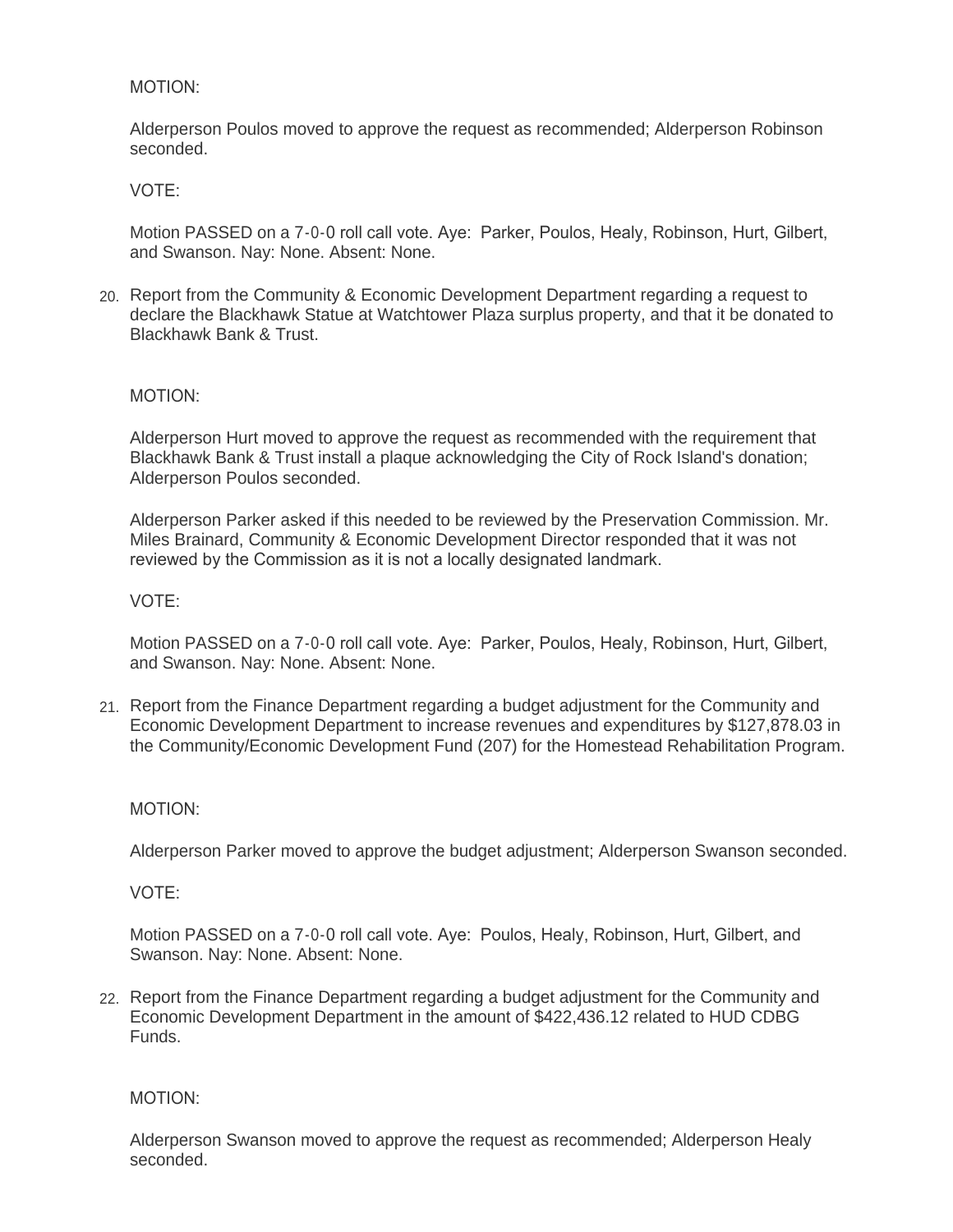VOTE:

Motion PASSED on a 7-0-0 roll call vote. Aye: Parker, Poulos, Healy, Robinson, Hurt, Gilbert, and Swanson. Nay: None. Absent: None.

23. Report from the Finance Department regarding a budget adjustment for the Parks Department increasing the Parks Department revenue by \$75,000.00 and expenses by \$1,328,249.78 (Parks Fund 555) for the Highland Springs Clubhouse.

### MOTION:

Alderperson Gilbert moved to approve the request as recommended; Alderperson Hurt seconded.

#### VOTE:

Motion PASSED on a 7-0-0 roll call vote. Aye: Parker, Poulos, Healy, Robinson, Hurt, Gilbert, and Swanson. Nay: None. Absent: None.

Report from the Finance Department regarding a budget adjustment for the Library Fund (Fund 24. 251) in the amount of \$44,705.38 for a comprehensive audio-video project at the new Watts-Midtown Library.

#### MOTION:

Alderperson Swanson moved to approve the request as recommended; Alderperson Parker seconded.

#### VOTE:

Motion PASSED on a 7-0-0 roll call vote. Aye: Parker, Poulos, Healy, Robinson, Hurt, Gilbert, and Swanson. Nay: None. Absent: None.

25. Report from the Community & Economic Development Department regarding the National Park Service African American Heritage Grant.

#### MOTION:

Alderperson Gilbert moved to approve option 1 as indicated in the memo; seconded by Alderperson Swanson.

Alderperson Poulos remarked he came to the meeting prepared to vote for option 3 and return the grant, however he was disappointed to hear remarks made during public comment that anyone on Council who chose to vote to keep the grant would be subject to threats of not being reelected.

Alderperson Robinson remarked the Black community was not made aware of the grant, which is another repeat of history and if the focus is on what was said during public comment versus the optics of what the grant is authorizing, then Council is not understanding the point of why the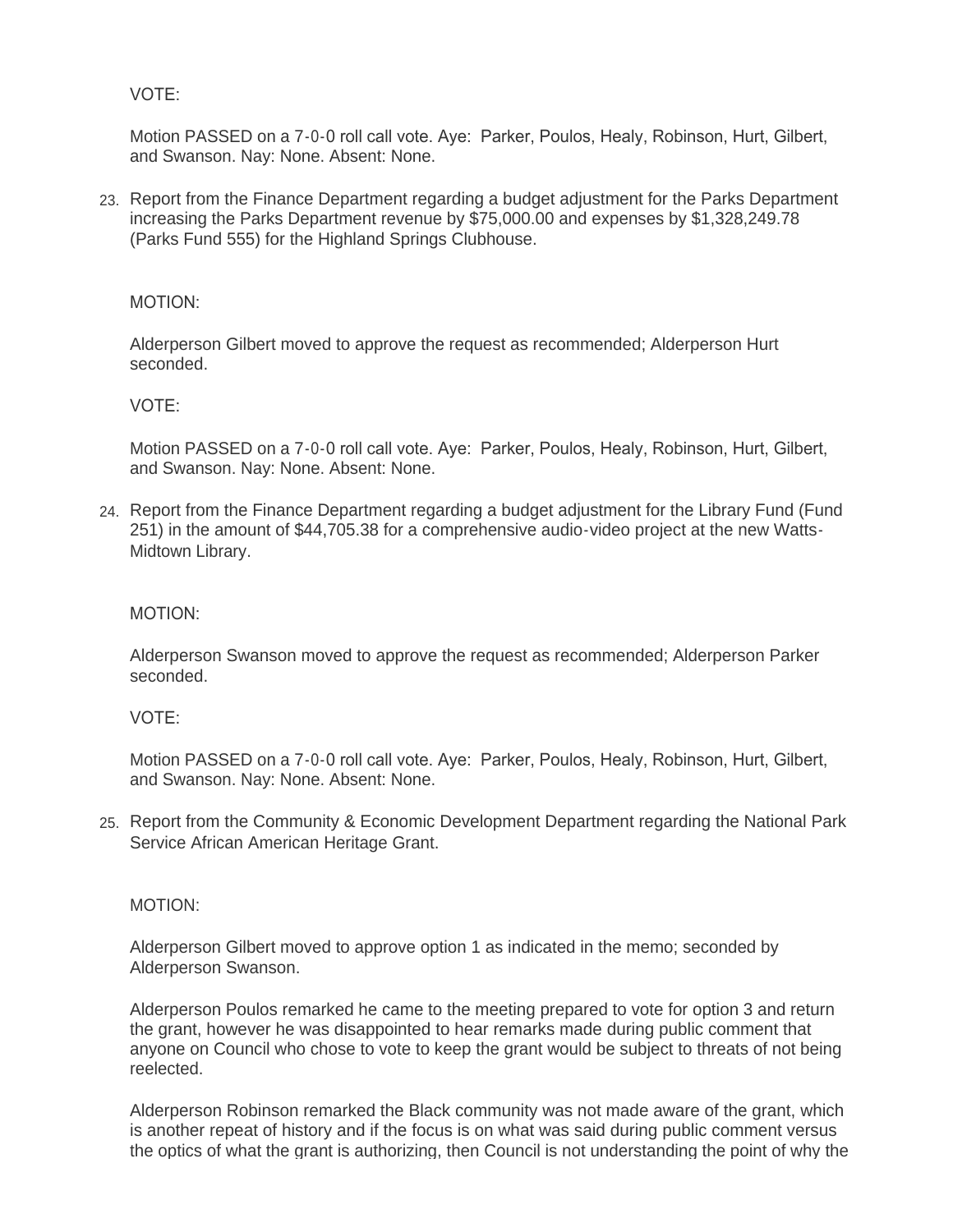the optics of what the grant is authorizing, then Council is not understanding the point of why the Coalition is asking the City to return the grant.

Alderperson Swanson asked Mr. Brainard to come to the podium to address Council. She asked if the grant was for the purpose of only identifying historical sites and putting them on the National Historic Registry. Mr. Brainard responded that all members of Council received a copy of what was submitted to the National Parks Service (NPS) and the \$33,500 that was awarded is for what is exactly described in the document. In response to Alderperson Swanson on further clarification of the grant, Mr. Brainard remarked Pearson Consulting and Media Link asked the City to submit the grant application as it had to be submitted by the City to the NPS. The NPS reviewed the project as described in the application and awarded the grant to the City. If Council wants to move forward with the project as described in the approved grant application, they will also need to approve a subrecipient agreement to Pearson Consulting and Media Link to pass through the funds to them. The NPS has indicated that the City can either move forward with the subrecipient agreement, put it out to bid, or return the grant. It is the City's grant, but we cannot deviate from the specifics of what the application describes.

Mr. Brainard indicated Pearson Consulting and Media Link were included in the narrative of the application, but the NPS did clarify that as long as the scope of work is exactly the same then City Council had discretion to choose from the three options included in the memo.

Alderperson Gilbert asked who wrote the grant. Mr. Brainard responded the content of the application was submitted to City staff by Pearson Consulting and Media Link. The requirement was only that the City had to submit the grant.

Alderperson Parker remarked he came to the meeting prepared to go with option 2, however, learning that the scope of the project had to be exactly the same, he would like to go with option 3 and return the grant. He opined he didn't like the way option 3 was worded as it implies that the grant stops, which is not an appropriate way to summarize how everyone feels of wanting to tell the story of African Americans in Rock Island. Alderperson Parker recommended keeping \$100,000 from the hotel/motel tax fund for tourism to develop a heritage resource tourism plan that includes a Steering Committee that would explore not only Rock Island's Black history, but also other people and histories that make up our City.

Alderperson Gilbert remarked she felt there has been a lot of misinformation and confusion surrounding this grant. Last year, Randy Tweet, former City Manager met with Pearson Consulting and Media Link on other projects including one that relates to Black life on the Mississippi. During this time, Mr. Pearson and Ms. Linville-Mass met with Mr. Tweet and Community and Economic Development staff to discuss the NPS grant opportunity and everyone was in favor of moving it forward and the City agreed to submit the grant on their behalf. Alderperson Gilbert opined that the former City Manager entered into a legal, verbal, and moral agreement at that time and Mr. Pearson and Ms. Linville-Mass had every expectation that if the NPS awarded the grant to the City, Pearson Consulting and Media Link would be the subrecipients of the grant. She noted that a member of the Coalition was aware of the grant but nobody else came to the City to apply for this grant but Mr. Pearson and Ms. Linville-Mass. Alderperson Gilbert indicated that Ms. Linville-Mass has already created a wayfaring system for our heritage tourism as well as for other communities.

Alderperson Poulos remarked there is a disconnect among Council surrounding this grant. He opined that Alderperson Gilbert had a good point that the the City had an agreement. However, the Coalition has indicated they would not work with Pearson Consulting or Media Link.

Alderperson Robinson indicated he was on the Zoom call to try and bridge the communication with City staff, the Coalition, and Mr. Pearson and Ms. Linville-Mass. He opined that the conversation was not inviting and he felt that Mr. Pearson and Ms. Linville-Mass were not receptive to the Coalition. A second meeting was established and more people were brought in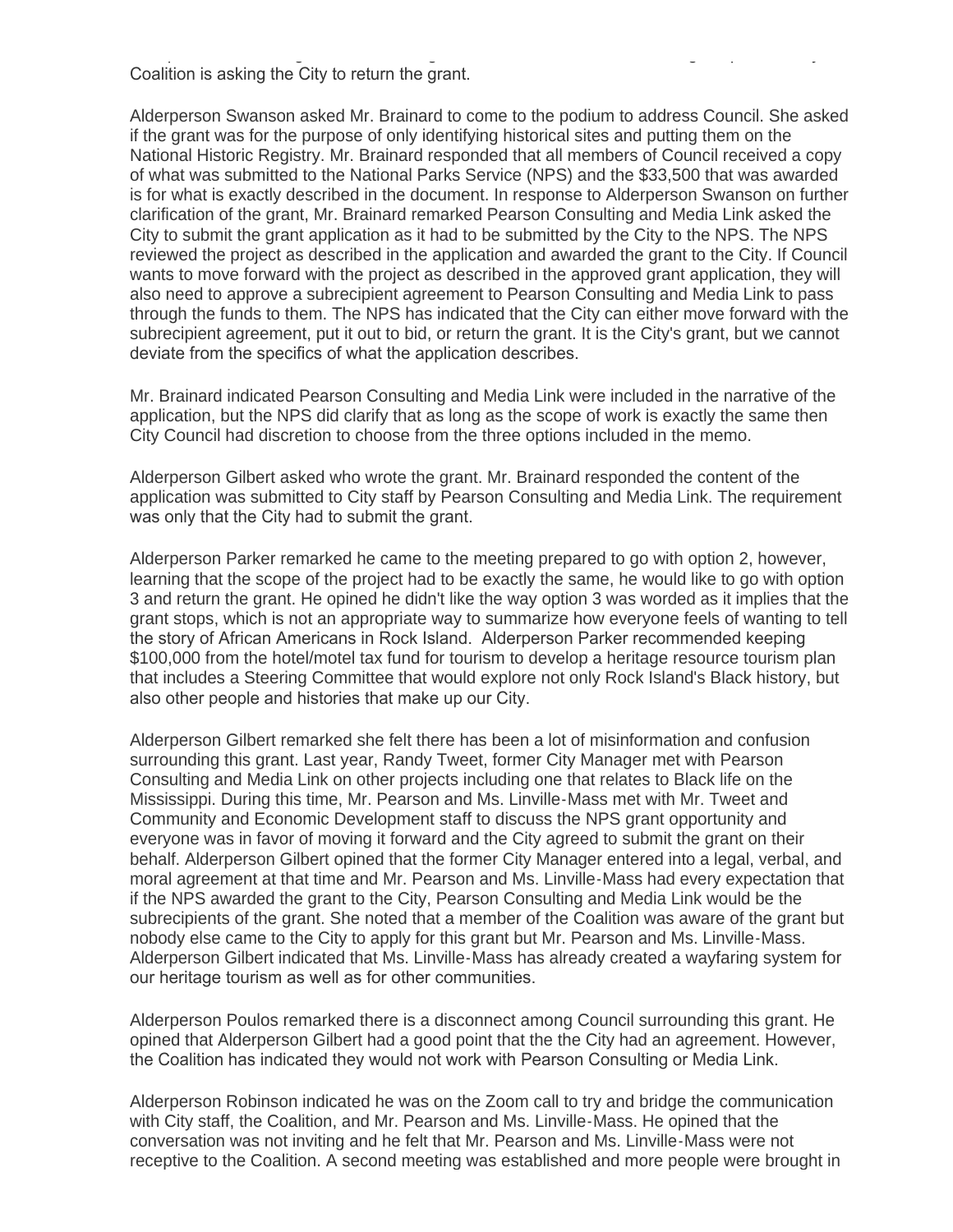receptive to the Coalition. A second meeting was established and more people were brought in and he felt again that it was not inviting and that the Coalition was faced with resistance to their involvement. He indicated he felt that it was never the intention to include the Black community as part of the discussion and process. Alderperson Robinson said he was unaware of the grant until a member of the Coalition notified him that it was awarded to the City.

Alderperson Swanson opined that the City is being put in a no-win situation and it is vital that the African American history in Rock Island is told.

Alderperson Healy asked Alderperson Robinson if it is his understanding that the Coalition will reapply for this grant or a similar grant. Mr. Robinson responded no.

Alderperson Parker remarked the City has tourism money budgeted for this type of project.

Alderperson Robinson indicated that this is the perfect example of why the City needs to change its current course of action on making decisions without having open communication. He noted this is an opportunity for Council to learn and understand from this and in future decisions invite the key stakeholders to the table to discuss before taking action.

Alderperson Hurt remarked that this process has been flawed and that he would like to give the grant back.

Alderperson Gilbert asked if Council could approve the pass-through and in conjunction with that make a motion to take the \$100,000 from the heritage tourism fund and identify people to be on a committee to develop an African American Heritage Tourism museum, trail, district, etc.

Alderperson Parker said that the City should return the grant and pursue a holistic plan for how to address history in Rock Island.

Mr. Brainard remarked at this time the City does not have a process for evaluating requests like this one. If an organization asks the City to submit a grant on their behalf there is no set of steps or review. He recommended a process be put in place so when staff receive a request like this one, they are able to take steps to ensure it not only serves the community, but includes those that will be impacted. He indicated that if City Council votes to return the grant, then it can be returned to the NPS with a robust narrative and explanation as to why the community decided not to proceed with the grant.

Alderperson Gilbert asked what the deadline was for the grant to be expended. Alderperson Robinson responded September 2023.

Alderperson Gilbert asked if there was an option for Council to not to take action on the grant tonight and bring all parties together again to try and work something out that is agreeable to all. Mr. Brainard responded he recommends Council make a decision now as these conversations have been going on without resolution for several months.

Alderperson Parker called the question. Mayor Thoms indicated he would allow Ms. Linville-Mass and Ms. Burnett to both speak briefly.

Ms. Burnett addressed Council and remarked that this process has not been done correctly. It is not a matter of working together, but a matter of planning and including the right people. She has been working with the Putnam Museum in Davenport and has also talked with Dr. Smith at Augustana College regarding documenting the history of African Americans in Rock Island. She noted that there are people with PhD's in history in Rock Island that are qualified to do the work. She indicated the Coalition would not be willing to have further conversations about the grant.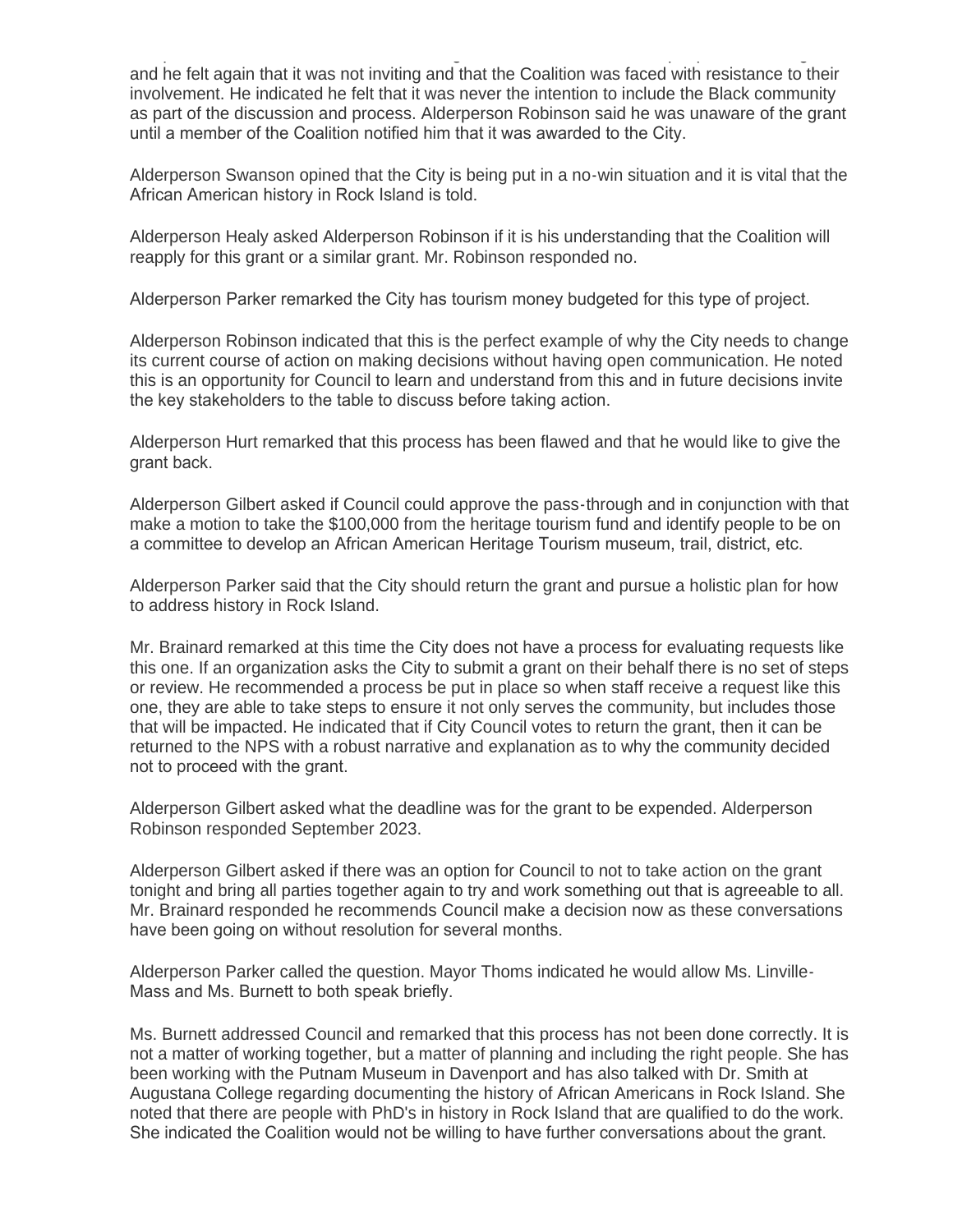Ms. Linville-Mass with Media Link and QC PastPort addressed Council. She remarked QC PastPort was founded on making sure they can tell everyone's story from every background and every culture. Mr. Pearson has a long history of work with tourism and trails of Black lives throughout the Midwest that make him qualified to do this work. She opined that she agreed that there needs to be a clear process with the City moving forward, but they shouldn't be penalized as there wasn't a process when they applied for the grant. She remarked she has been straightforward and open with everyone involved and this project would be inclusive of everyone in the community. She noted some of the partners they have been working with including Putnam Museum and the German American Heritage Center, among others. She noted she wanted to work together and thanked Council for their time.

# VOTE:

Motion FAILED on a 1-6-0 roll call vote. Aye: Gilbert. Nay: Parker, Poulos, Healy, Robinson, Hurt, and Swanson. Absent: None.

### MOTION:

Alderperson Healy moved to approve option 3 as indicated on the memo; seconded by Alderperson Hurt.

### VOTE:

Motion PASSED on a 6-1-0 roll call vote. Aye: Parker, Poulos, Healy, Robinson, Hurt, and Swanson. Nay: Gilbert. Absent: None.

Report from the Mayor's Office regarding the appointment of Tammy Pauwels to the Rock 26. Island Housing Authority.

#### MOTION:

Alderperson Robinson moved to approve the appointment as recommended; Alderperson Hurt seconded.

#### VOTE:

Motion PASSED on a 7-0-0 roll call vote. Aye: Parker, Poulos, Healy, Robinson, Hurt, Gilbert, and Swanson. Nay: None. Absent: None.

# Other Business 27.

No other business was discussed.

Closed Session. 28.

#### MOTION:

Alderperson Parker moved to enter into Closed Session for the exceptions cited; Alderperson Poulos seconded.